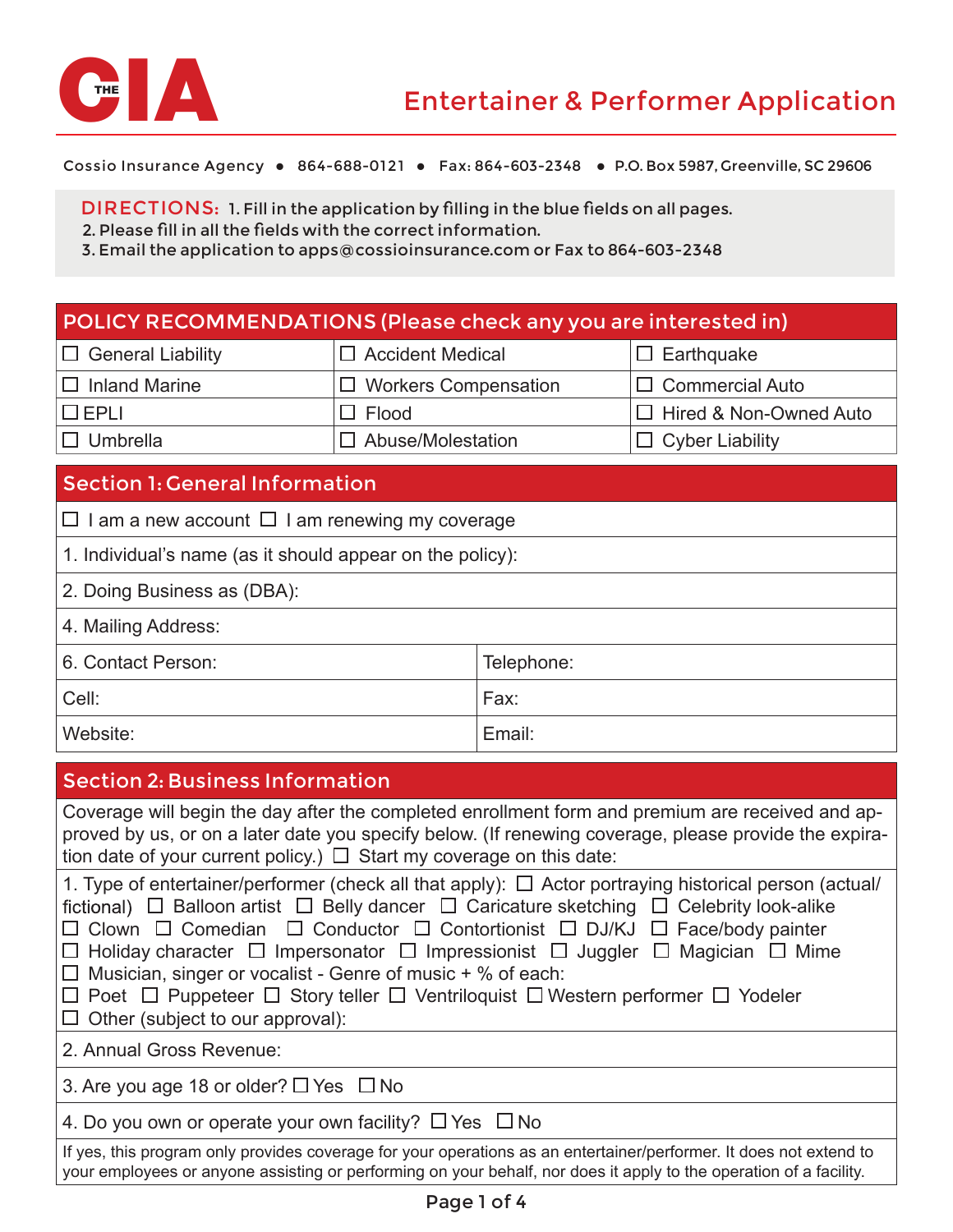

Cossio Insurance Agency • 864-688-0121 • Fax: 864-603-2348 • P.O. Box 5987, Greenville, SC 29606

## Section 2: Business Information (continued)

5. Do you conduct/perform operations outside of the U.S.?  $\Box$  Yes  $\Box$  No

If yes, how many times per year do you perform outside the U.S.?

If yes, what is the maximum number of consecutive days you will spend outside the U.S. for performances?

(Note: Coverage applies only if responsibility to pay damages is determined in suit brought in the U.S.)

6. Do your performances/operations include any of the following:  $\Box$  Yes  $\Box$  No Amusement devices, Animals\*, Athletic activity, Body surfing or mosh pits, Circus act, Fire (fireworks, pyrotechnics), Full body art/painting, Haunted attractions, Historical battle reenactments, Hot was impressions, Hot wax impressions, Hypnotism, Stunts and/or strength acts, Permanent tattooing or body piercing, Use of any substance to paint or apply on the face or body that is not classified as non-toxix and/or manufactured using only FDA compliant ingredients, Weapons (live ammunition/ sharpened blased) Note: the exposures/activities listed above are not covered by this program and any resulting claims will be denied. \*Limited Small Animal Coverage Available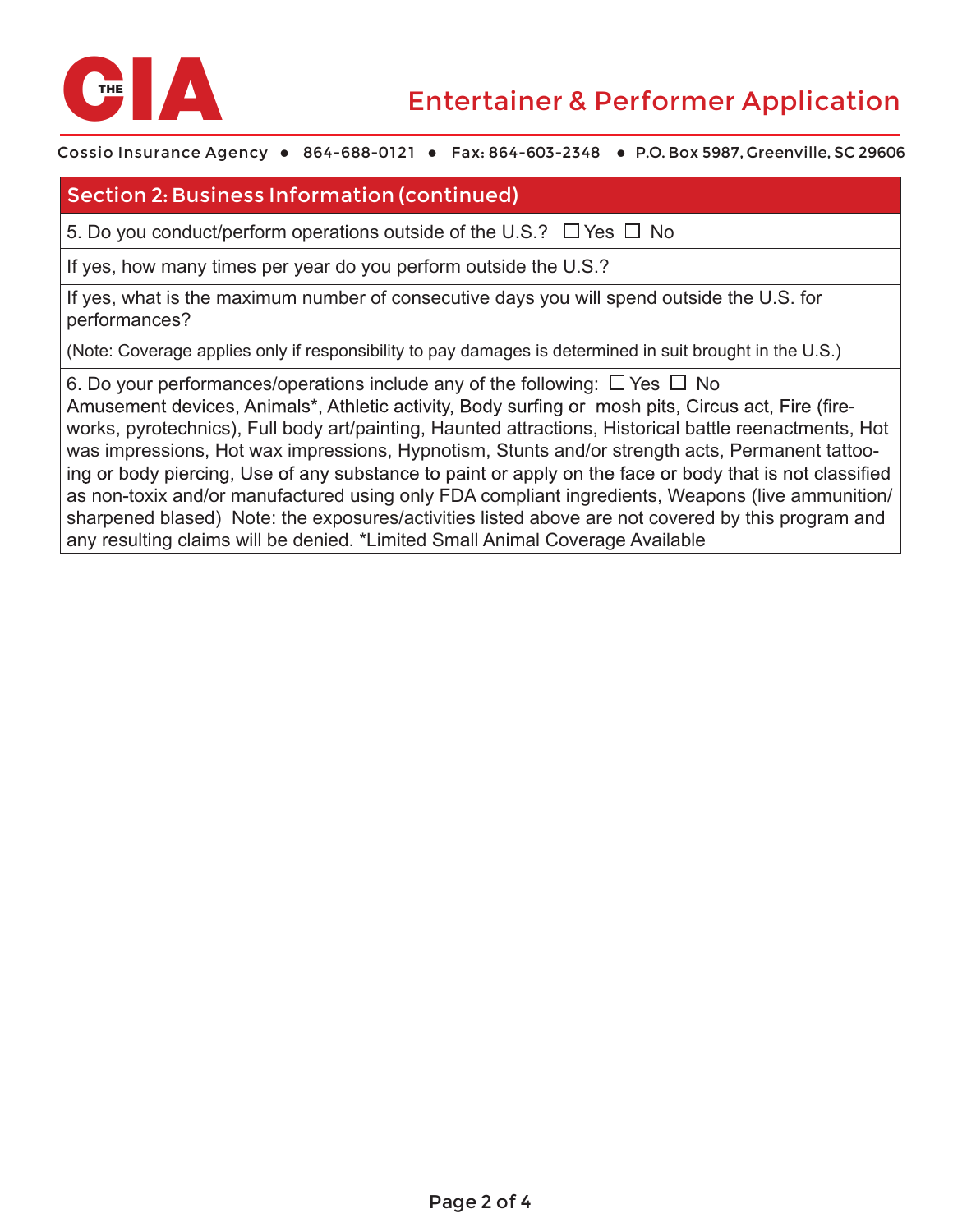

# SIGNATURE PAGE

Cossio Insurance Agency • 864-688-0121 • Fax: 864-603-2348 • P.O. Box 5987, Greenville, SC 29606

#### Section 3: Cyber Liability

- 1. Do you process payment cards? □ Yes □ No
- 2. Estimated annual number of payment card transactions

#### S ection 4: Warranty

(Applies to all parts of this application and attachments submitted)

It is hereby understood and agreed that if insurance is issued by virtue of completing this application and any applicable supplemental applications, the Insurance is only issued on the reliance on the applicant's warranty of answers to the questions above and on any such supplemental applications. If, at the time a certificate/policy is issued and ANY OF THE ABOVE WARRANTIES IS IN ANY RESPECT INCORRECT, INCLUDING CLAIMS OR GROSS RECEIPTS, THE COVERAGE AFFORDED UNDER THE CERTIFICATE/POLICY shall, without notice to the applicant, immediately and automatically cease, & the certificate/policy shall BECOME NULL AND VOID. Warranties will survive a certificate/policy if issued.

| <b>Section 5: Signature</b>        |        |       |  |  |  |
|------------------------------------|--------|-------|--|--|--|
| <b>Print Name of Applicant</b>     | Title: |       |  |  |  |
| Signature of Applicant (Mandatory) |        | Date: |  |  |  |